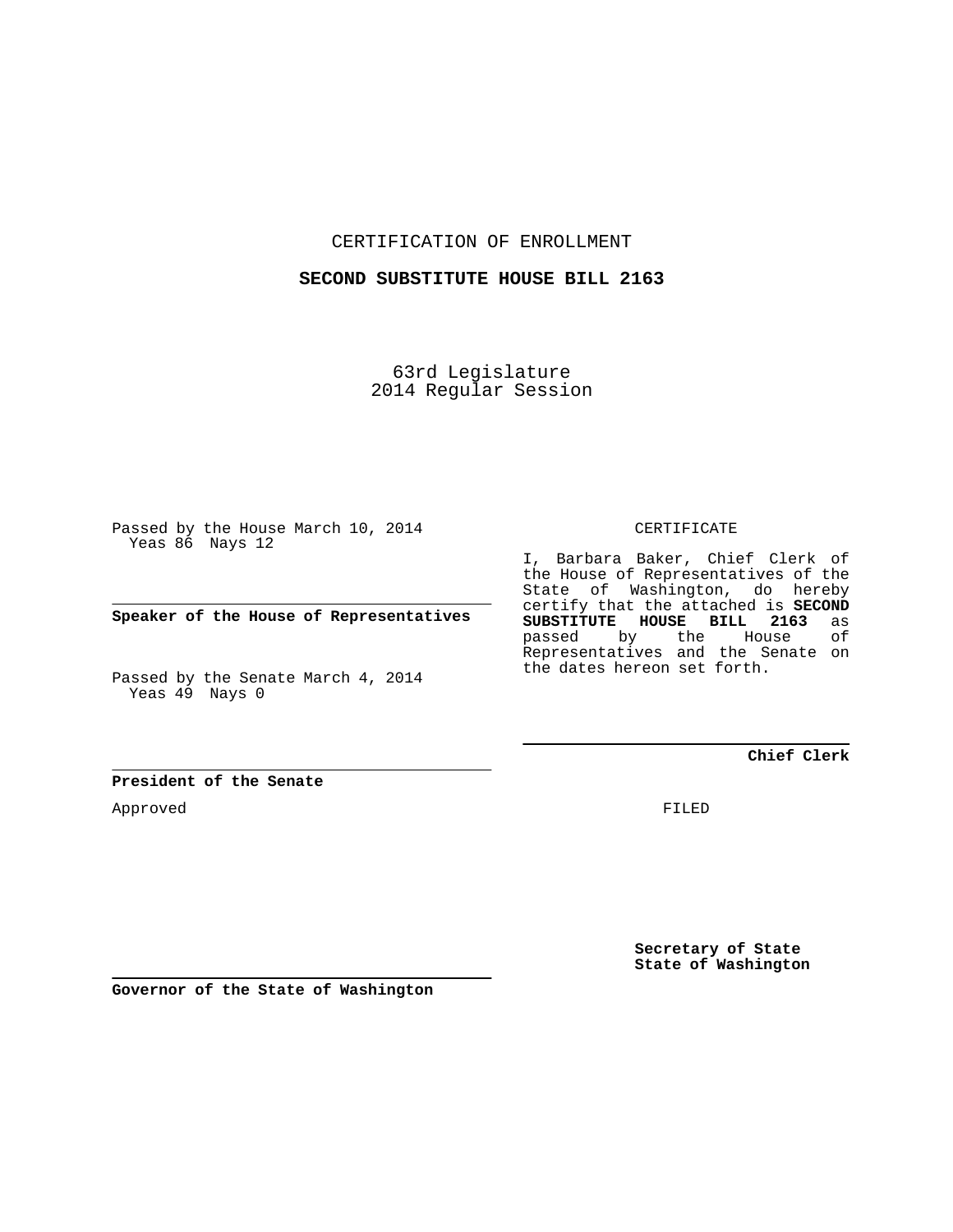## **SECOND SUBSTITUTE HOUSE BILL 2163** \_\_\_\_\_\_\_\_\_\_\_\_\_\_\_\_\_\_\_\_\_\_\_\_\_\_\_\_\_\_\_\_\_\_\_\_\_\_\_\_\_\_\_\_\_

\_\_\_\_\_\_\_\_\_\_\_\_\_\_\_\_\_\_\_\_\_\_\_\_\_\_\_\_\_\_\_\_\_\_\_\_\_\_\_\_\_\_\_\_\_

AS AMENDED BY THE SENATE

Passed Legislature - 2014 Regular Session

## **State of Washington 63rd Legislature 2014 Regular Session**

**By** House Appropriations Subcommittee on General Government & Information Technology (originally sponsored by Representatives Harris, Haler, and Morrell)

READ FIRST TIME 02/11/14.

 1 AN ACT Relating to dextromethorphan; adding a new chapter to Title 2 69 RCW; prescribing penalties; and providing an effective date.

3 BE IT ENACTED BY THE LEGISLATURE OF THE STATE OF WASHINGTON:

 4 NEW SECTION. **Sec. 1.** The definitions in this section apply 5 throughout this chapter unless the context clearly requires otherwise.

 6 (1) "Common carrier" means any person who holds himself or herself 7 out to the general public as a provider for hire of the transportation 8 by water, land, or air of merchandise, whether or not the person 9 actually operates the vessel, vehicle, or aircraft by which the 10 transportation is provided, between a port or place and a port or place 11 in the United States.

12 (2) "Finished drug product" means a drug legally marketed under the 13 federal food, drug, and cosmetic act, 21 U.S.C. 321 et seq., that is in 14 finished dosage form.

15 (3) "Proof of age" means any document issued by a governmental 16 agency that contains a description or photograph of the person and 17 gives the person's date of birth, including a passport, military 18 identification card, or driver's license.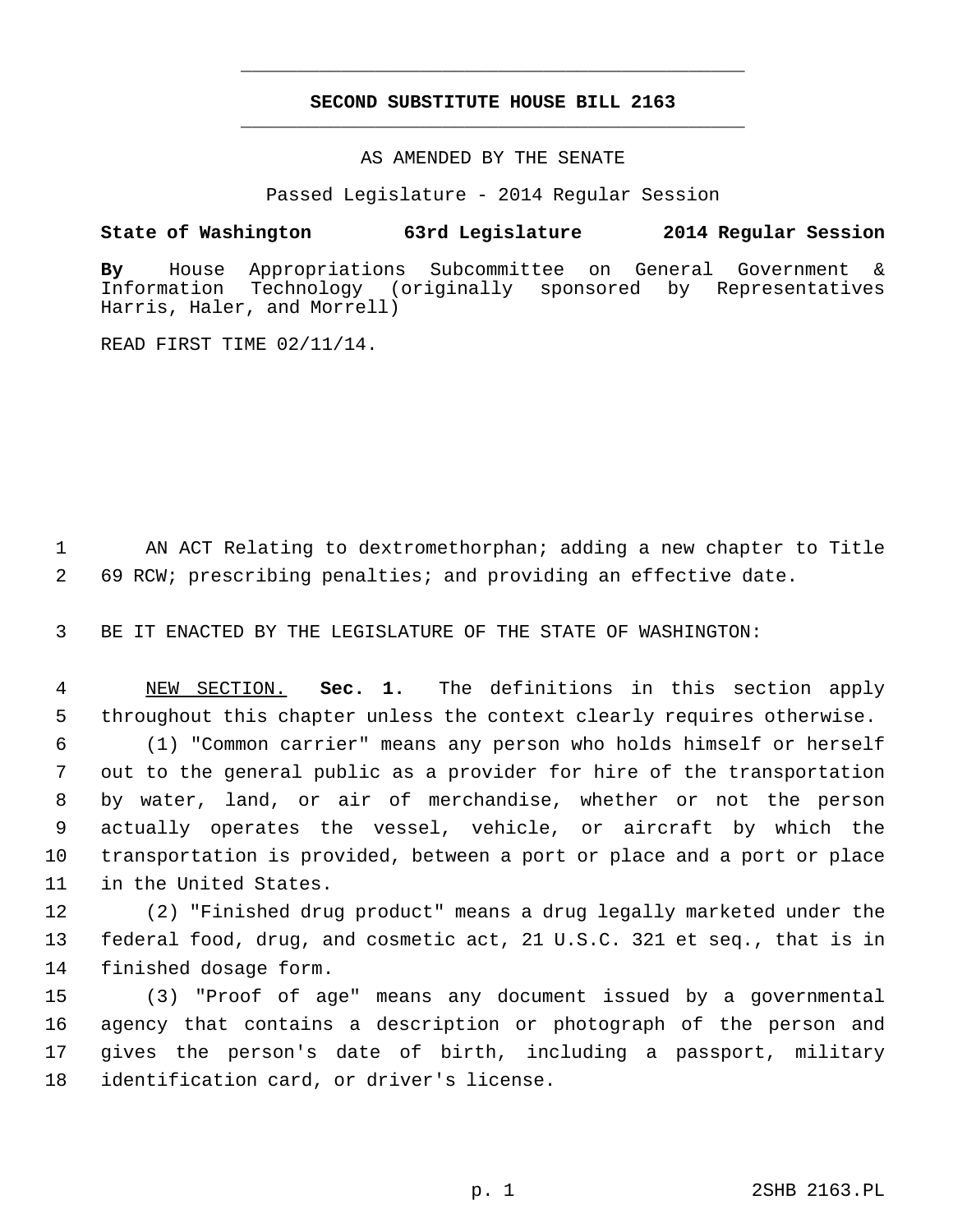1 (4) "Unfinished dextromethorphan" means dextromethorphan in any 2 form, compound, mixture, or preparation that is not a drug in finished 3 dosage form.

 4 NEW SECTION. **Sec. 2.** (1) A person making a retail sale of a 5 finished drug product containing any quantity of dextromethorphan must 6 require and obtain proof of age from the purchaser before completing 7 the sale, unless from the purchaser's outward appearance the person 8 making the sale would reasonably presume the purchaser to be twenty- 9 five years of age or older.

10 (2) It is unlawful for any:

11 (a) Commercial entity to knowingly or willfully sell or trade a 12 finished drug product containing any quantity of dextromethorphan to a 13 person less than eighteen years of age; or

14 (b) Person who is less than eighteen years of age to purchase a 15 finished drug product containing any quantity of dextromethorphan;

16 (3) Subsection (2)(a) and (b) of this section do not apply if an 17 individual under eighteen years of age:

18 (a) Supplies proof at the time of sale that such individual is 19 actively enrolled in the military and presents a valid military 20 identification card; or

21 (b) Supplies proof of emancipation.

22 (4)(a) Any manufacturer, distributor, or retailer whose employee or 23 representative, during the course of the employee's or representative's 24 employment or association with that manufacturer, distributor, or 25 retailer sells or trades dextromethorphan in violation of subsection 26 (2)(a) of this section must be given a written warning by a law 27 enforcement agency for the first offense. For any subsequent offense, 28 the manufacturer, distributor, or retailer is guilty of a class 1 civil 29 infraction as provided in RCW 7.80.120, except for any manufacturer, 30 distributor, or retailer who demonstrates a good faith effort to comply 31 with the requirements of this chapter.

32 (b) Any employee or representative of a manufacturer, distributor, 33 or retailer who, during the course of the employee's or 34 representative's employment or association with that manufacturer, 35 distributor, or retailer sells or trades dextromethorphan in violation 36 of subsection (2)(a) of this section must be given a written warning by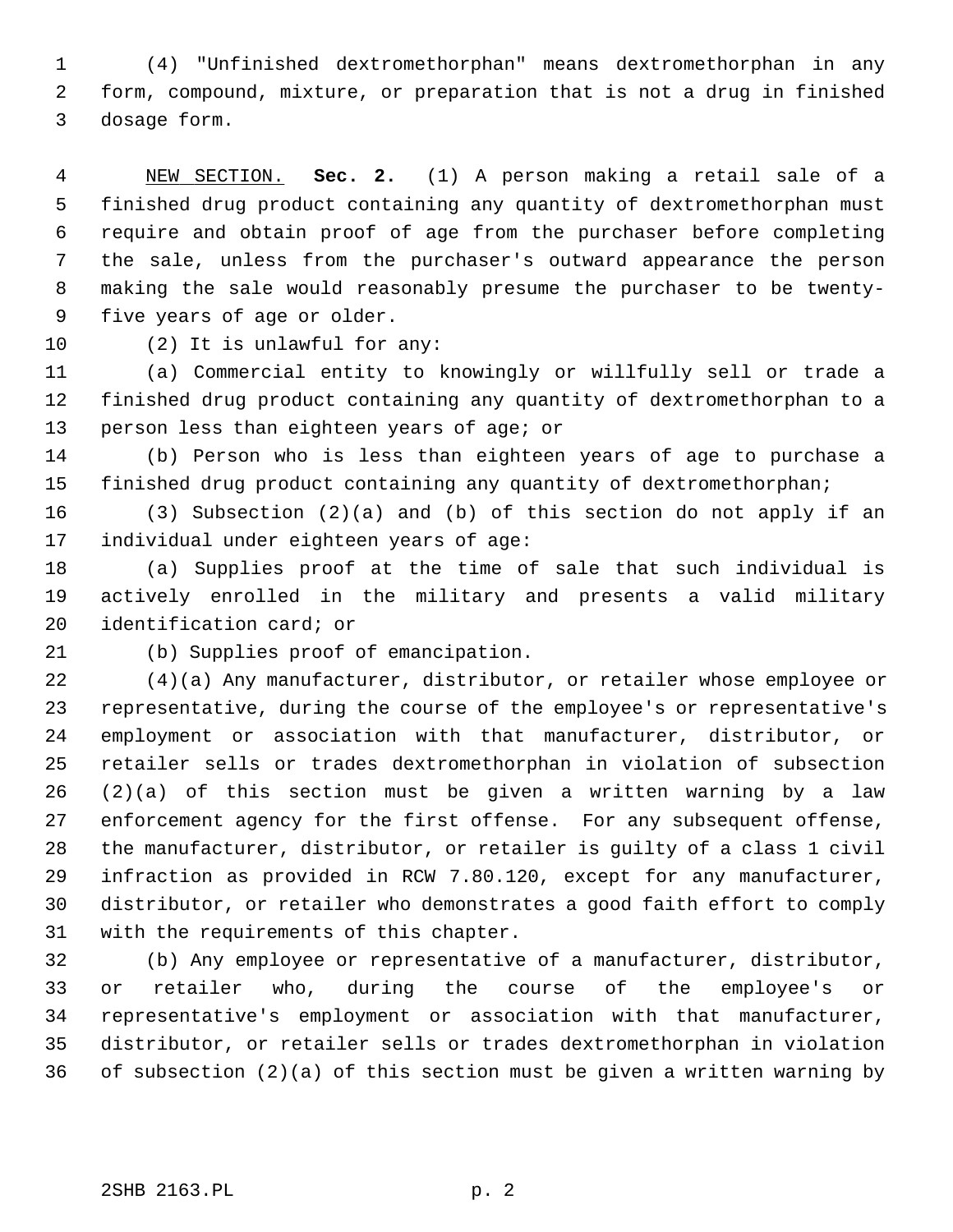1 a law enforcement agency for the first offense. For any subsequent 2 offense, the employee or representative is guilty of a class 1 civil 3 infraction as provided in RCW 7.80.120.

 4 (c) Any person who purchases dextromethorphan in violation of 5 subsection (2)(b) of this section must be given a written warning by a 6 law enforcement agency for the first offense. For any subsequent 7 offense, the person is guilty of a class 1 civil infraction as provided 8 in RCW 7.80.120.

 9 NEW SECTION. **Sec. 3.** The trade association representing 10 manufacturers of dextromethorphan shall supply to the pharmacy quality 11 assurance commission and requesting licensed retailers an initial list 12 of products containing dextromethorphan that its members market. This 13 list shall be updated on an annual basis. The trade association 14 representing manufacturers of dextromethorphan shall make other 15 reasonable efforts to communicate the requirements of this act.

16 NEW SECTION. **Sec. 4.** (1) Nothing in this chapter is construed to 17 impose any compliance requirement on a retail entity other than 18 manually obtaining and verifying proof of age as a condition of sale, 19 including placement of products in a specific place within a store, 20 other restrictions on consumers' direct access to finished drug 21 products, or the maintenance of transaction records.

22 (2) The provisions of this chapter do not apply to medication 23 containing dextromethorphan that is sold pursuant to a valid 24 prescription.

25 NEW SECTION. **Sec. 5.** This chapter preempts any ordinance 26 regulating the sale, distribution, receipt, or possession of 27 dextromethorphan enacted by a county, city, town, or other political 28 subdivision of this state, and dextromethorphan is not subject to 29 further regulation by such subdivisions.

30 NEW SECTION. **Sec. 6.** Sections 1 through 5 of this act constitute 31 a new chapter in Title 69 RCW.